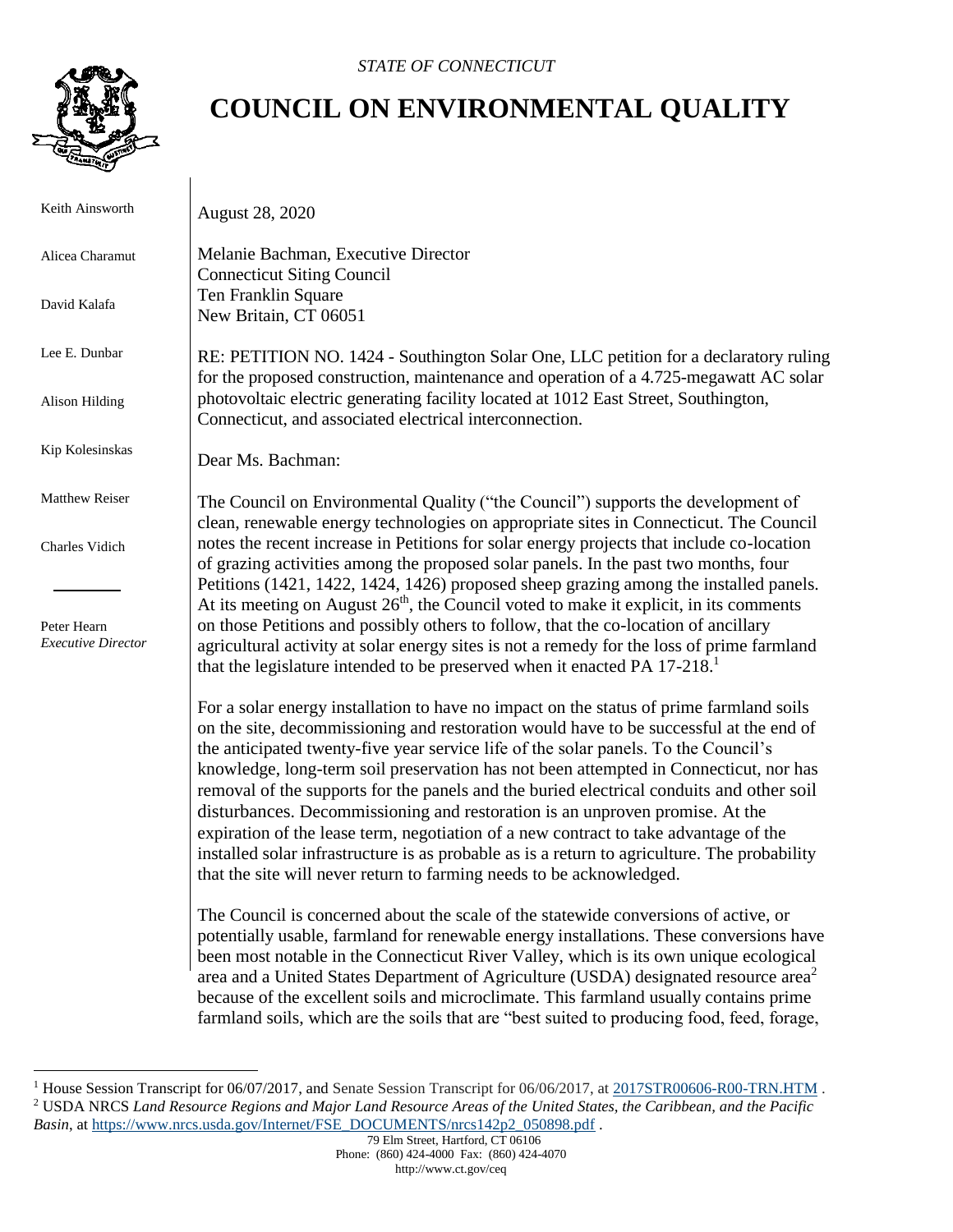fiber and oilseed crops". Even if the addition of grazing among solar panels might assist with the shortterm viability of an individual farm, conversion to a solar facility can have negative regional impacts. It has been estimated that nearly 30 percent of the State's farmers depend on land that is leased<sup>3</sup>. Loss of access to those fields can severely affect the farms and disrupt their business viability, business succession planning, and even their ability to implement nutrient management plans (where a land base is needed to apply manure at safe rates). Loss of leased fields decreases farm density, and the suppliers of services and users of products are likely to move or close. Consideration of such cumulative and regional impacts by the Siting Council is within its authority under CGS [Sec. 16-50p\(](https://www.cga.ct.gov/current/pub/chap_277a.htm#sec_16-50k)a).

Both the preservation of farmland and development of renewable energy sources are essential to the State's future. It is at the Siting Council that these priorities intersect and sometimes conflict. Since June of 2020, this Council has reviewed six proposals to utilize farmland for renewable energy projects. The total farm acreage of active or potentially usable farmland in those five Petitions and one Application is over 330 acres of active or potentially usable farmland. Inclusion of the all projects reviewed by this Council in the past eight months brings the total to over 540 acres of Connecticut farmland that were the target for siting of solar energy facilities. By comparison, the total acreage acquired for preservation by the State for all of in 2019 was 773 acres. The continuing accretion of multiple individual decisions to site solar facilities on productive agricultural land has cumulative regional economic and ecological implications that go beyond the loss of prime soils. For example, there are many permanent and migratory species depend on Connecticut's farm fields for habitat. The Council urges the Siting Council to weigh the cumulative regional economic and ecological factors when assessing the scale and location of each proposed siting.

The Council offers the following additional comments regarding vernal pools and wetlands:

The Petitioner proposes to develop a "vernal pool mitigation area" that would be located adjacent to vernal pool #2. While the Council supports management areas that maintain the natural conditions of the existing vernal pool envelope (VPE) and critical terrestrial habitat (CTH), the proposed vernal pool mitigation area falls far short of providing sufficient area and of maintaining the existing conditions within the CTH. The Petitioner proposes to increase the amount of "developed" area in the CTH by 15.4 acres (an increase of 500%). As compensation, the Petitioner proposes to modify 1.5 acres of land within the CTH and designate it as a "vernal pool mitigation area". The Council recommends that the Petitioner retain the natural features of the existing site, consistent with the NDDB letter dated May 9, 2020, adjacent to vernal pool #2 and increase the area designated as a vernal pool mitigation area, which could also serve as a spotted turtle protection area, potentially between vernal pool #2 and vernal pool #3.

The proposed construction schedule (Appendix A - Fact Sheet) indicates that groundbreaking activities would occur in November 2020, pending regulatory approval. The proposed protective measures for the spotted turtle, during the turtle's dormant period (November 1 – March 15), require: 1) that no land disturbance activities occur within 100 feet of wetlands and 2) that the contractor 'avoid and limit" equipment use within 100 feet of the wetlands. The proposed location of the access drive would be less than 100 feet from the wetlands for a considerable distance (Sheet EC3). The Council notes that the proposed activities and construction schedule conflict with the protective measures for the state-listed species on the proposed site. Therefore, the Council recommends that the Petitioner evaluate alternatives that would avoid impacts to the identified and present state-listed species.

Thank you for your consideration of these comments. Please do not hesitate to contact the Council if you have any questions.

 $\overline{a}$ 

<sup>3</sup> UCONN webinar *Improving Access to Farmland in Connecticut*, Rachel Murray and Kip Kolesinskas 2015, at <https://www.youtube.com/watch?v=nvN1WJa7mgM&feature=youtu.be>